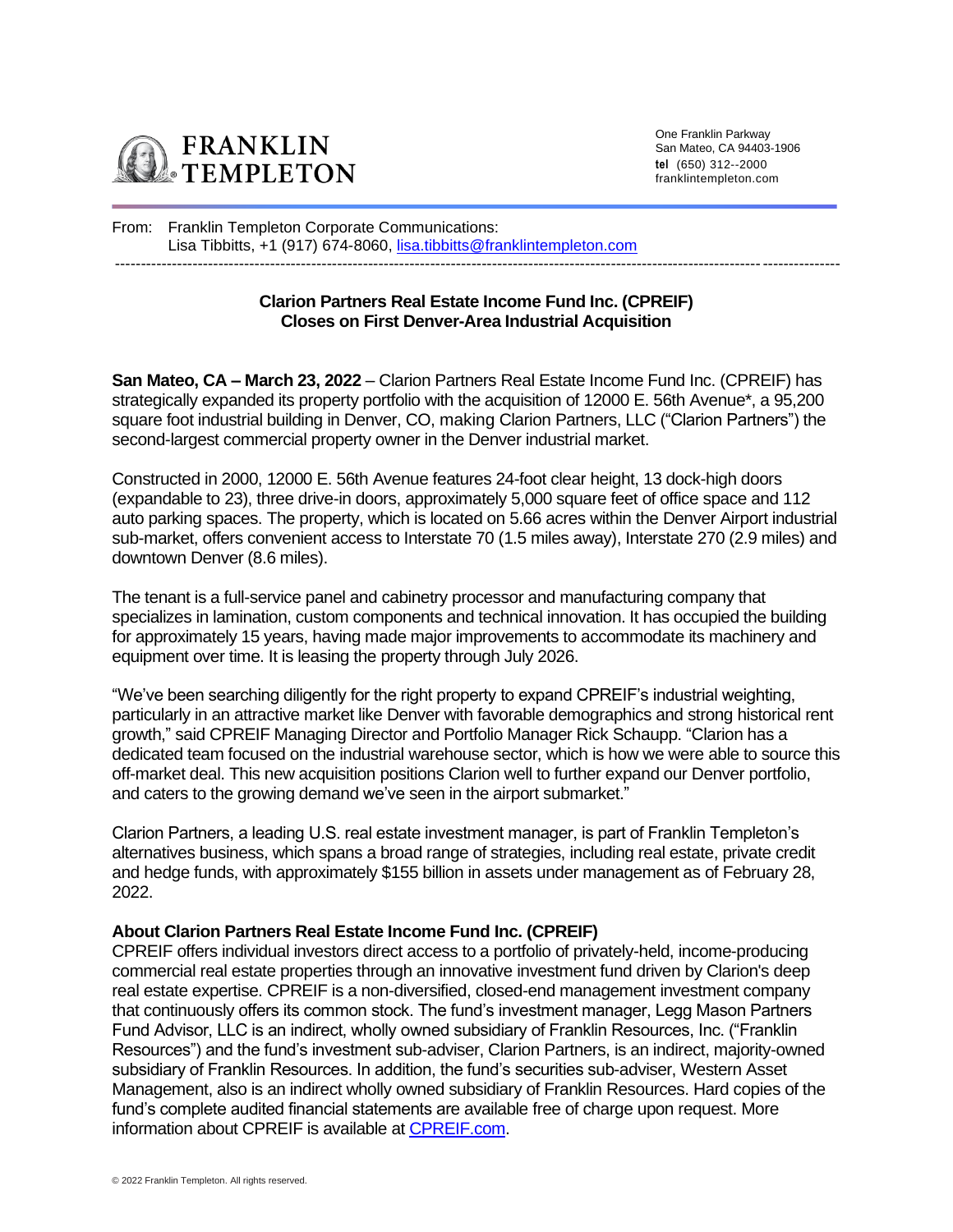# **About Clarion Partners**

Clarion Partners, an SEC registered investment adviser with FCA-authorized and FINRA member affiliates, has been a leading U.S. real estate investment manager for more than 39 years. Headquartered in New York, the firm maintains strategically located offices across the United States and Europe. With \$71 billion in total assets under management, Clarion Partners offers a broad range of real estate strategies across the risk/return spectrum to its more than 500 domestic and international institutional investors. More information about the firm is available at [www.clarionpartners.com.](https://www.clarionpartners.com/Pages/default.aspx)

## **About Franklin Templeton**

Franklin Resources, Inc. [NYSE:BEN] is a global investment management organization with subsidiaries operating as Franklin Templeton and serving clients in over 155 countries. Franklin Templeton's mission is to help clients achieve better outcomes through investment management expertise, wealth management and technology solutions. Through its specialist investment managers, the company offers boutique specialization on a global scale, bringing extensive capabilities in equity, fixed income, multi-asset solutions and alternatives. With offices in more than 30 countries and approximately 1,300 investment professionals, the California-based company has 75 years of investment experience and approximately \$1.5 trillion in assets under management as of February 28, 2022. For more information, please visit [franklinresources.com](https://urldefense.proofpoint.com/v2/url?u=http-3A__franklinresources.com&d=DwMFAg&c=PMBNytmjBbkRgFcdMTUT4Q&r=SrT8MG32j5MCV8Aj535r_SzAcgdJljlot_fvUr_dKbg&m=KLR-45kBbVSsTnKxXLonAZIETjbPc20gPiDvmmySALw&s=WihpbNQQcljcfNcxobHbAyJWlDS3RSXbelilO-lWCHk&e=) and follow us on [LinkedIn,](https://www.linkedin.com/company/franklin-templeton/) [Twitter](https://twitter.com/FTI_US) an[d Facebook.](https://www.facebook.com/franklintempleton/)

\*The acquisition of 12000 E. 56th Avenue in Denver, CO represents 4.3% of relative percentage of the holding of the entire portfolio (100%) as of March 16, 2022. Characteristics and holding weightings are based on the total portfolio and are subject to change at any time; they are provided for informational purposes only. This information should not be construed as a recommendation to purchase or sell any security. There can be no assurance that any unrealized investment described herein will prove to be profitable.

## Investment Risks

The Fund is recently organized, with a limited history of operations. An investment in the Fund involves a considerable amount of risk. The Fund is designed primarily for long-term investors, and an investment in the Fund should be considered illiquid. Shareholders may not be able to sell their shares in the Fund at all or at a favorable price. Fixed income securities involve interest rate, credit, inflation and reinvestment risks. As interest rates rise, the value of fixed income securities fall. Highyield bonds possess greater price volatility, illiquidity and possibility of default. The Fund's investments are highly concentrated in real estate investments, and therefore will be subject to the risks typically associated with real estate, including but not limited to local, state, national or international economic conditions; including market disruptions caused by regional concerns, political upheaval, sovereign debt crises and other factors. Asset-backed, mortgage-backed or mortgagerelated securities are subject to prepayment and extension risks. The Fund and/or its subsidiaries employ leverage, which increases the volatility of investment returns and subjects the Fund to magnified losses if an underlying fund's investments decline in value. The Fund may use derivatives, such as options and futures, which can be illiquid, may disproportionately increase losses, and have a potentially large impact on Fund performance.

## Liquidity Considerations

**The Fund should be viewed as a long-term investment, as it is inherently illiquid and suitable only for investors who can bear the risks associated with the limited liquidity of the Fund. Limited liquidity is provided to shareholders only through the Fund's quarterly repurchase offers for no more than 5% of the Fund's shares outstanding at net asset value. There is no**